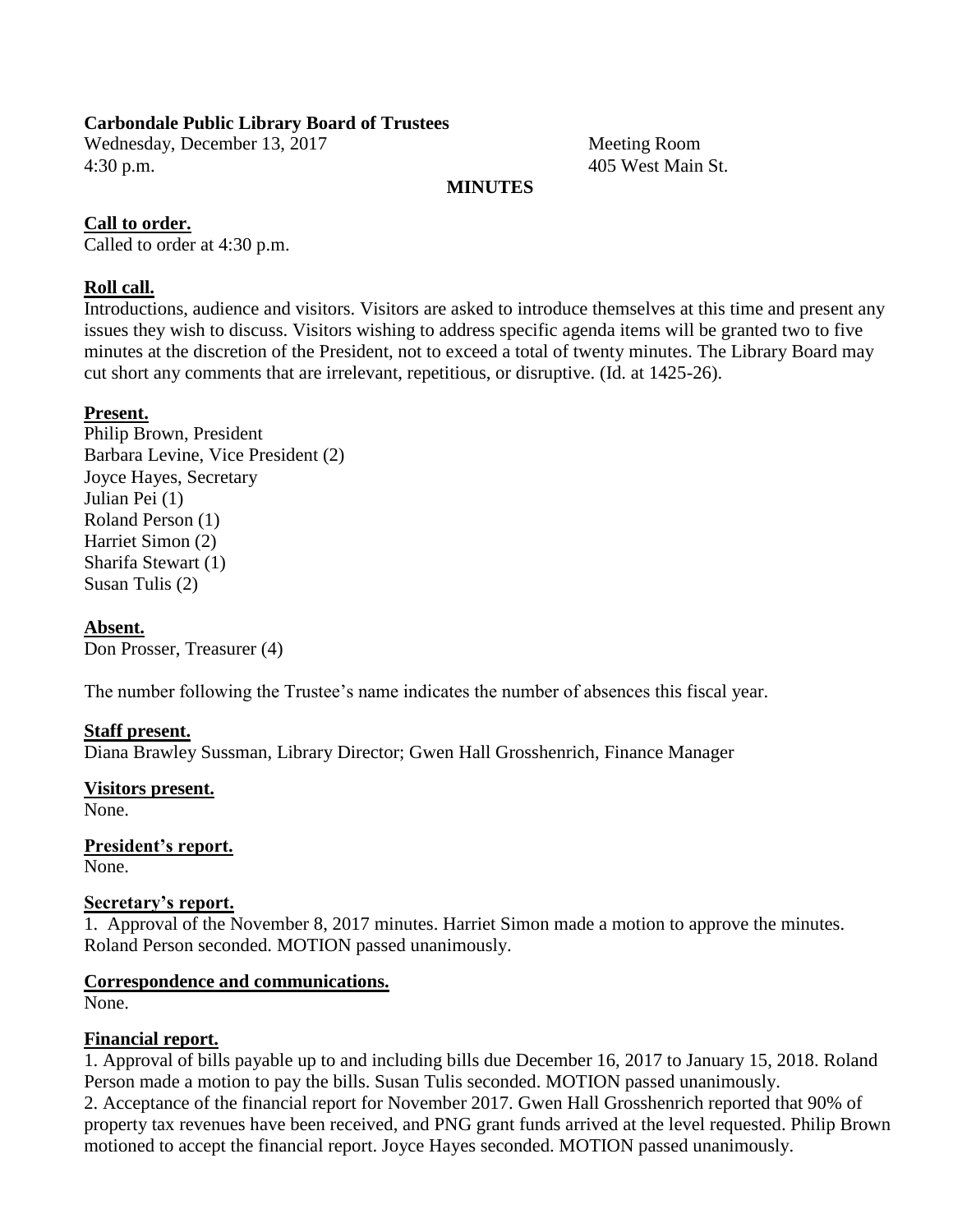3. Transfer of FY17 savings to reserves. The library borrowed \$200,000 from its reserves account and \$100,536.07 from its working cash account to pay bills while awaiting tax revenue. Those accounts will be reimbursed. Julian Pei motioned to move FY17 excess revenue of \$54,512.49 into reserves. Susan Tulis seconded. MOTION passed unanimously.

## **Librarian's report.**

1. Building and grounds maintenance and construction; presentation of upstairs renovation needs. The board decided by consensus that the Director should apply for a Live and Learn Construction Grant for the upstairs renovation needs, and include roof replacement in the application.

2. Review and acceptance of dates closed for 2018. Roland Person moved to accept dates closed. Susan Tulis seconded. MOTION passed unanimously.

3. Review and acceptance of board meeting dates for 2018. Roland Person moved to accept dates closed. Susan Tulis seconded. MOTION passed unanimously.

4. Review and acceptance of investment policy. Roland Person moved to accept the investment policy without changes. Philip Brown seconded. MOTION passed unanimously.

5. Review of executive session minutes. Philip Brown moved to leave executive session minutes closed. Harriet Simon seconded. MOTION passed unanimously.

6. Reviewed the City Council's discussion and passing of the library's levy. Council members had expressed appreciation for the Library Board's willingness to keep levy increases at a minimum; Reviewed the city's taxing body comparison charts.

7. Review of Programs and Services Survey results. The survey had 120 responses. A majority of respondents commented that the library needed a larger space. Should funding become feasible in the future, this does show a need for a library expansion. The Board asked the Director to thank MLS student Paula McNally for designing the survey.

8: Per Capita Requirements: Safety training. Susan Tulis will watch the training video.

9. Personnel: New Maintenance Manager. Josh Fenton was hired. He has experience working with electricity, plumbing, construction and carpentry.

## **Committee reports.**

None.

**Unfinished business.** None.

**New business.** None.

**Other.**

None.

**Adjournment.**

Adjourned at 5:24 p.m.

Board Meetings for 2018 (all in Public Library meeting room, 4:30 p.m., second Wednesday of each month): January 10, 2018, February 14, 2018, March 14, 2018, April 11, 2018, May 9, 2018, June 13, 2018, July 11, 2018, August 8, 2018, September 12, 2018, October 10, 2018, November 14, 2018, December 12, 2018

Respectfully submitted:

Joyce Hayes, Secretary Prepared by: Diana Brawley Sussman, Library Director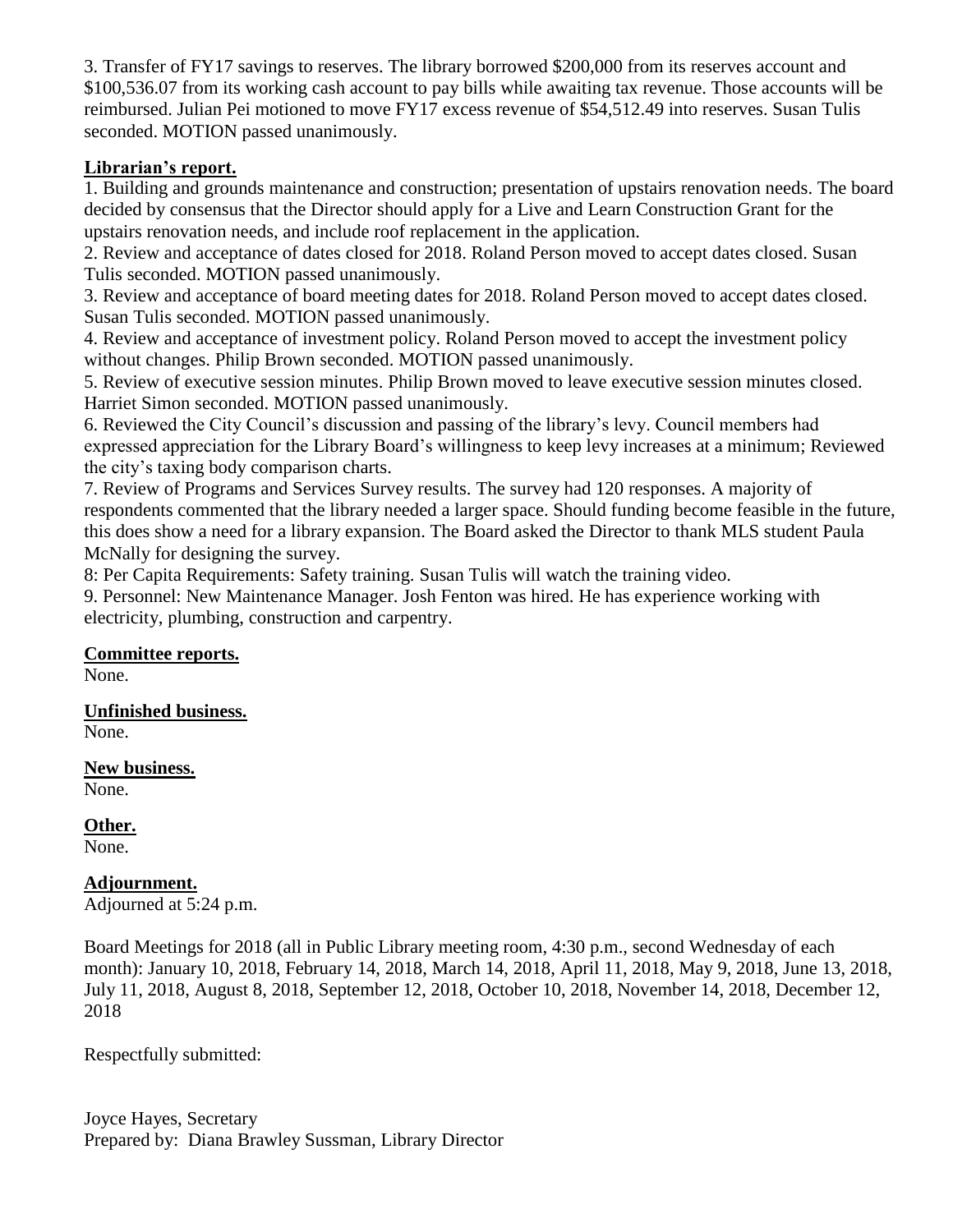## **CITY OF CARBONDALE FIRE FIGHTER'S PENSION BOARD**

## **MEETING MINUTES 9:00 A.M., OCTOBER 17, 2017 FIRE STATION 2**

Ted Lomax called the meeting to order at 9:05 a.m. with the following members of the Board present/absent: PRESENT: Ted Lomax, President; Mike Hertz, Secretary; Harry Threlkeld, Fire Fighter Retiree Representative; Becky Applegate; Jeff Davis ABSENT: None GUESTS: Patrick Donnelly, Graystone Consulting Also present was Fire Department Administrative Secretary/Recorder Kathy Haldeman

Patrick Donnelly of Graystone Consulting presented the Investment Review for period ending September 30, 2017. Jeff Davis stated that the first installment of real estate taxes of approximately \$155,000 as well as approximately \$324,000 in City contributions were received in October and will appear on the next quarter's reports. Jeff Davis stated that he expects the one cent food and beverage tax to generate approximately \$240,000 per year into the Pension Fund.

Patrick Donnelly exited the meeting at 9:50 a.m.

## **MINUTES OF PREVIOUS MEETING**

Motion made by Mike Hertz to approve minutes of the July 18, 2017 meeting. Motion seconded by Harry Threlkeld. VOICE VOTE: AYES: Ted Lomax, Mike Hertz, Harry Threlkeld, Becky Applegate, and Jeff Davis. NAYS: None. Motion declared carried.

## **TREASURER'S REPORT**

Becky Applegate presented the Treasurer's Report and Market Value Comparison for the period ending September 30, 2017. Jeff Davis stated that the Pension Fund was currently positive even before receiving real estate taxes and City contributions. Investments showed an increase of \$31,786 since June's statement. Motion made by Mike Hertz to accept the Treasurer's Report as presented and approve expenses totaling \$422,248.62, of which \$405,467.58 was payroll. Motion seconded by Harry Threlkeld. VOICE VOTE: AYES: Ted Lomax, Mike Hertz, Harry Threlkeld, Becky Applegate, and Jeff Davis. NAYS: None. Motion declared carried. See attached Expense Report for details.

## **UNFINISHED BUSINESS**

None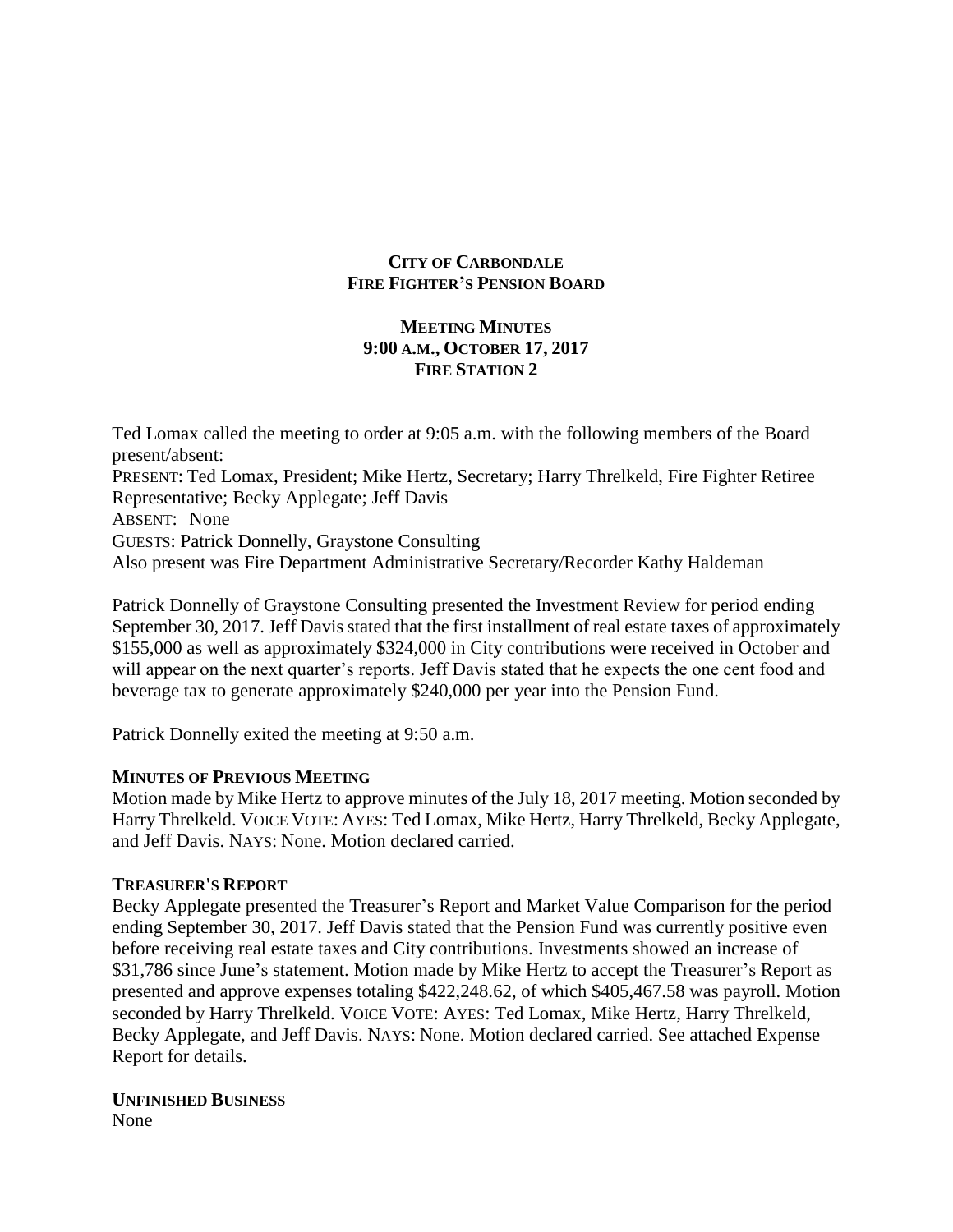## **NEW BUSINESS**

Board members reviewed the Investment Policy Statement. Mr. Donnelly had previously stated he had no recommended changes to the Policy. Motion made by Harry Threlkeld to approve the Firefighters' Pension Fund Investment Policy Statement with no changes. Motion seconded by Ted Lomax. ROLL CALL VOTE: Ted Lomax – AYE, Mike Hertz – AYE, Harry Threlkeld – AYE, Becky Applegate – AYE, Jeff Davis - AYE. AYES: Five; NAYS: None. Motion declared carried. Kathy Haldeman will obtain signatures for the Policy and forward to Mr. Donnelly as well as Ms. Applegate for submission and records.

Jeff Davis presented the Required Reporting to Municipality by Pension Board Funding Valuation Report for period ending April 30, 2017. Motion made by Mike Hertz to accept the Required Reporting to Municipality by Pension Board Funding Valuation Report as presented. Motion seconded by Harry Threlkeld. VOICE VOTE: AYES: Ted Lomax, Mike Hertz, Harry Threlkeld, Becky Applegate, and Jeff Davis. NAYS: None. Motion declared carried.

Jeff Davis presented the Actuarial Valuation as of May 1, 2017 as prepared by Tepfer Consulting Group, Ltd. The statutory minimum contribution for the City for 2018 is \$1,078,016 or 58.62% to remain at the 90% statutorily required funding target. Mr. Davis stated that the one cent food and beverage tax would also supplement the City contribution. Motion made by Mike Hertz to accept the Actuarial Valuation as presented. Motion seconded by Harry Threlkeld. VOICE VOTE: AYES: Ted Lomax, Mike Hertz, Harry Threlkeld, Becky Applegate, and Jeff Davis. NAYS: None. Motion declared carried.

Kathy Haldeman presented the 2018 Meeting Schedule. Motion made by Jeff Davis to accept the 2018 Meeting Schedule as presented. Motion seconded by Ted Lomax. VOICE VOTE: AYES: Ted Lomax, Mike Hertz, Harry Threlkeld, Becky Applegate, and Jeff Davis. NAYS: None. Motion declared carried.

Mike Hertz presented an invoice from Arthur J. Gallagher & Co. in the amount of \$3,049 for the annual board member fiduciary liability insurance coverage. Motion made by Mike Hertz to pay Arthur J. Gallagher & Co. in the amount of \$3,049. Motion seconded by Harry Threlkeld. ROLL CALL VOTE: Ted Lomax – AYE, Mike Hertz – AYE, Harry Threlkeld – AYE, Becky Applegate – AYE, Jeff Davis - AYE. AYES: Five; NAYS: None. Motion declared carried.

Mike Hertz presented an invoice from Tepfer Consulting Group, Ltd. in the amount of \$2,900 for the Actuarial Valuation as of May 1, 2017. Motion made by Mike Hertz to pay Tepfer Consulting Group, Ltd. in the amount of \$2,900. Motion seconded by Jeff Davis. ROLL CALL VOTE: Ted Lomax – AYE, Mike Hertz – AYE, Harry Threlkeld – AYE, Becky Applegate – AYE, Jeff Davis - AYE. AYES: Five; NAYS: None. Motion declared carried.

All board members attended the annual AFFI Pension Seminar on October 9-10, 2017 in Bloomington, IL and received their required annual sixteen hours training.

House Bill 618 was discussed. HB618 authorizes an active member of a downstate firefighters' pension fund to transfer up to 6 years of creditable service to that fund from the downstate police pension fund that is administered by the same unit of local government.

There are no closed meeting minutes to review.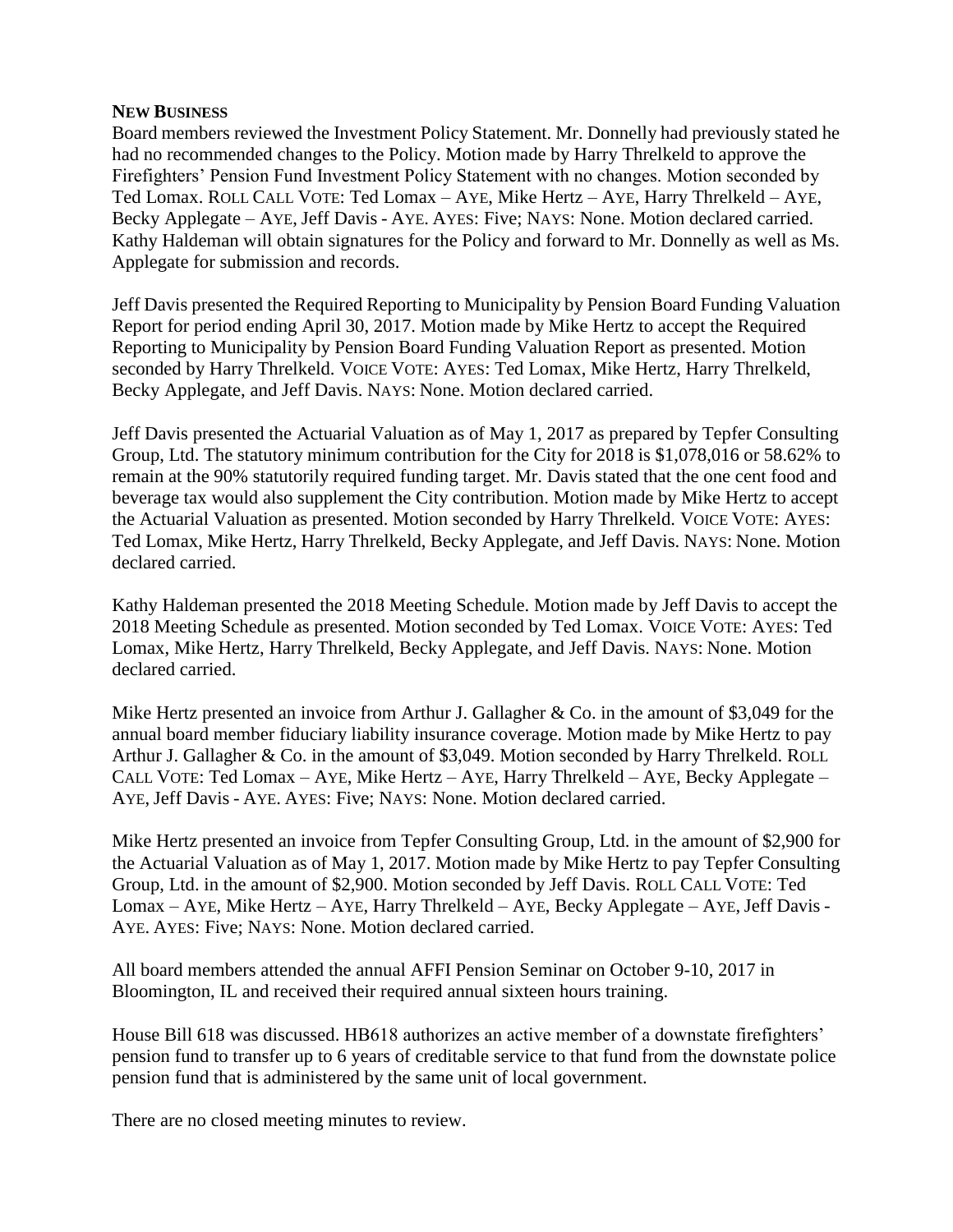## **ANNOUNCEMENTS AND ADJOURNMENT**

Motion made by Mike Hertz to adjourn at 10:10 a.m. Motion seconded by Becky Applegate. VOICE VOTE: AYES: Ted Lomax, Mike Hertz, Harry Threlkeld, Becky Applegate, and Jeff Davis. NAYS: None. Motion declared carried.

The next meeting is scheduled for January 16, 2018 at 9:00 a.m.

Mike Hertz, Secretary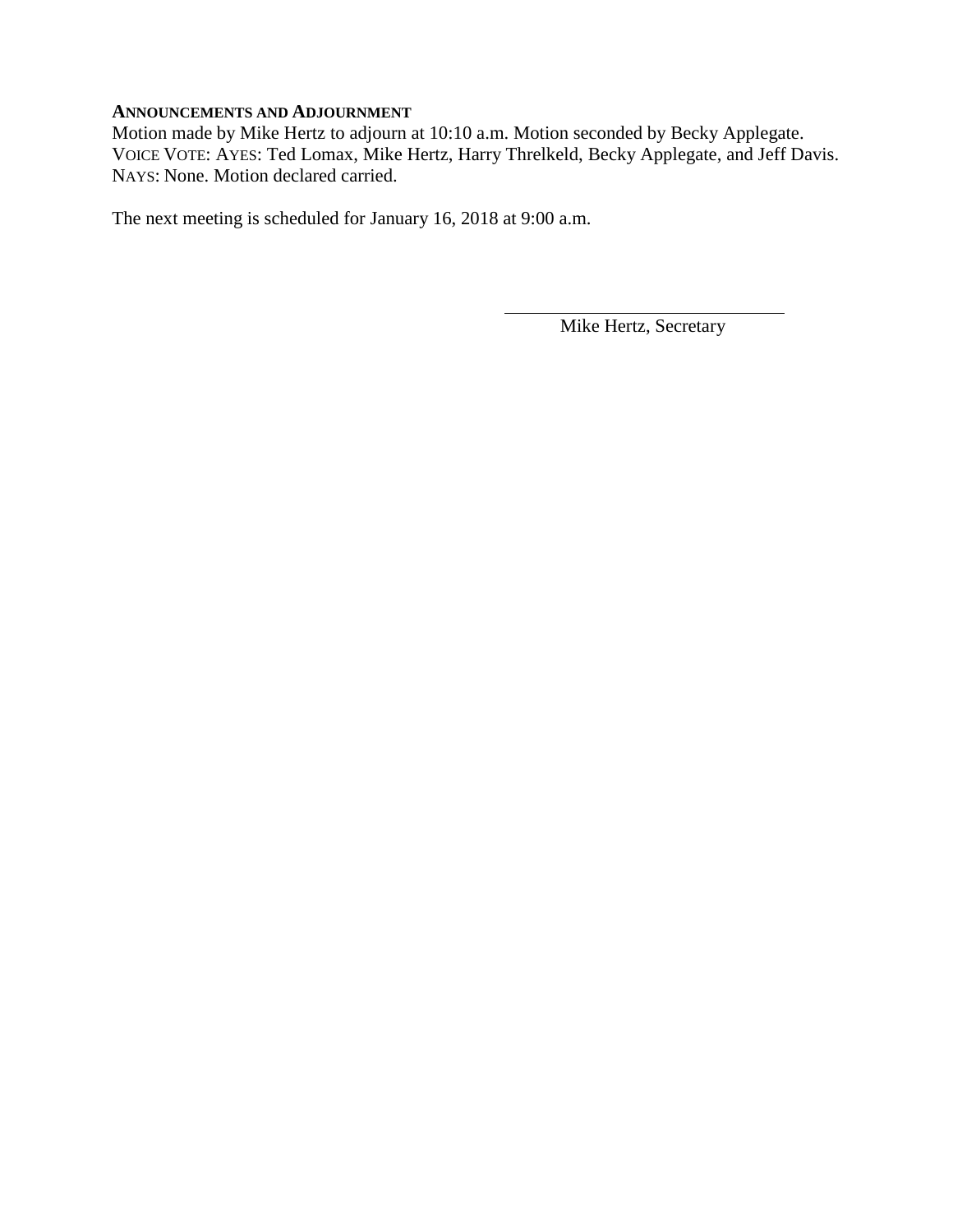## **City of Carbondale, Illinois Foreign Fire Insurance Board**

## **Meeting Minutes Regular Meeting December 14, 2017. 9:00 AM Fire Station #2, 401 N. Glenview**

**Present:** Chief Lomax, Jacob Earll, R. Miller, Zach Brown, Matt Wozniak, Ben Shultz, Courtney Jossendal **Absent:** None **Guests:** None

**Call to Order:** Called to order 9:04

**Minutes of Previous Meeting:** Jossendal Motion approval of previous meeting minutes. Earll  $2^{nd}$ . (7-0).

**Treasurer's Report:** Current Balance of \$45613.14. Outstanding expenditures of \$16980.18.Current available balance of \$28632.96.

**Unfinished Business:** 12 Allergen Air Filters to still be checked for use at Station 1 with City Maintenance.

**New Business:** Schultz motions to spend \$270.00 on a Paper Shredder from Staples. Brown 2nds. (7-0)

Chief Lomax motions to spend up to \$200.00 on "AWOG" Glow in the dark decals for RIT Board. Failed to 2nd. (1-6)

Jossendal motions to spend \$4,477.95 on 4 recliners and a couch for Station 1 from The Furniture King. Earll 2nd. (7-0)

Discussion brought forth on purchasing a Mechanical Q Siren from Federal Signal, with wires/switches, for \$2200.00. Discussion is tabled to next meeting for further research on proper fit, installation through city garage, and A/C McBride in charge of apparatus.

Chief Lomax motions to spend up to \$600.00 to purchase a DeWalt 9AH 60V Warm Drive circular saw with a 2 pack of 6AH Batteries. Jossendal  $2<sup>nd</sup>$ . (7-0)

Chief Lomax motions to spend up to \$100.00 on 2 ice scoops. Brown  $2^{nd}$ . (7-0) Chief Lomax motions to spend \$2000.00 into additional Mediacom fund. Schultz  $2^{nd}$ . (7-0) Chief Lomax discusses building end tables for Station 1 sleeping quarters. Wozniak motions to approve 2018 meeting schedule. Brown 2<sup>nd</sup>. (7-0)

## **Guest Comments and Questions**

**Announcements and Adjournment:** Chief Lomax motions to adjourn meeting at 9:37. Earll  $2^{nd}$ . (7-0)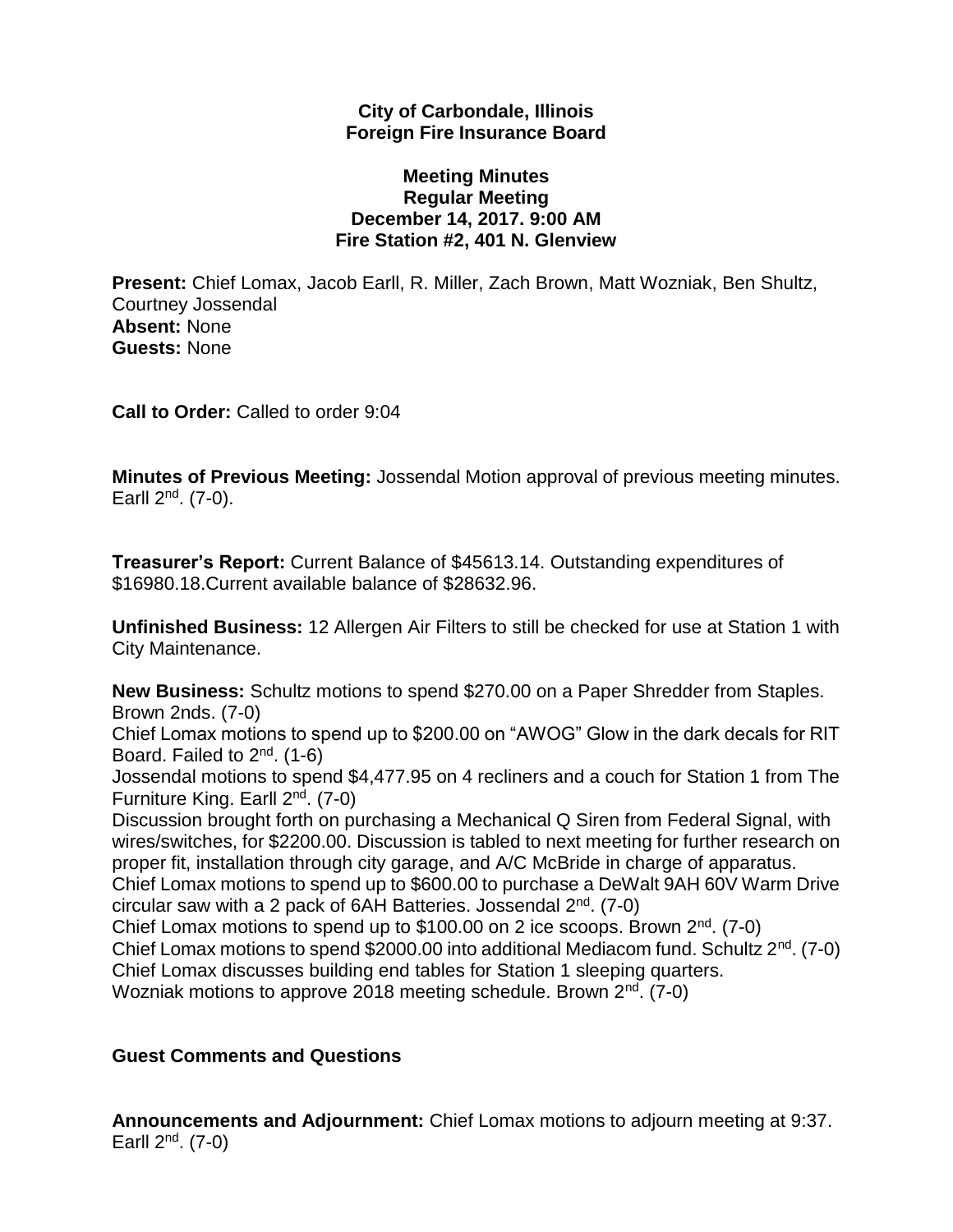# **MINUTES City of Carbondale Sustainability Commission Thursday, August 17, 2017 City Hall / Civic Center – 6:00 p.m***.*

| <b>Roll Call:</b><br>1. | Mr. Beck called the meeting to order at 6:15 p.m. |
|-------------------------|---------------------------------------------------|
| <b>Members Present:</b> | Mr. Beck, Mr. Kunath, Ms. Shimada,                |
| <b>Members Absent:</b>  | Mr. Thorne, Mr. Grant                             |
| <b>Staff Present:</b>   | Loren Polley                                      |
| <b>Others Present:</b>  | Two representatives from the Daily Egyptian       |

**Minutes**: Ms. Shimada set a motion for approval of July 20<sup>th</sup>, 2017, minutes, all in favor.

### 2. **Communications:**

Review of the current Status Report of the Former Koppers Wood-Treating Site. Updates should be posted on website. Current reports should be sent to the sustainability email as well.

**Old Business:** Polystyrene Foam, Plastic bag ban. Relook at *Operating Papers* and vote. The papers will include membership qualifications and identifications. Sierra Club is doing informational sessions on September  $14<sup>th</sup>$ . AES is doing them on September  $23<sup>rd</sup>$ . Try to recruit new members.

### **New Business:**

**Citizen Comments:** Daily Egyptian reps asked a few basic questions pertaining to the Commission's functions

### **Commission Comments:**

**Adjournment:** With no further business to be conducted the meeting was adjourned at 6:44 p.m.

3. Respectively submitted by Loren K. Polley, City of Carbondale Staff Liaison